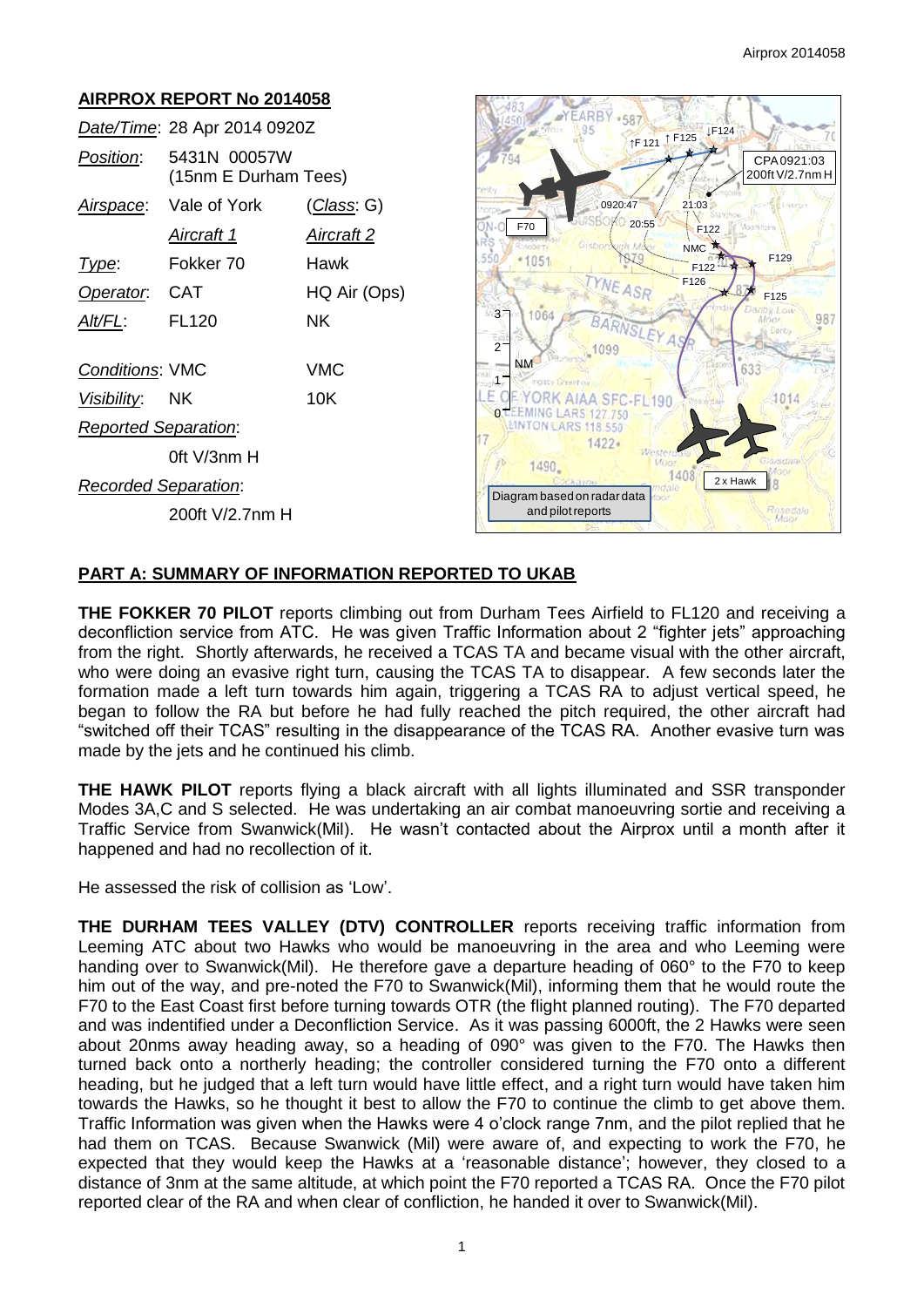**THE SWANWICK(Mil) CONTROLLER** reports that he was not informed of the Airprox until nearly 4 weeks afterwards and therefore had little recollection of the events. He was giving a Traffic Service to 2 Hawks who were combat manoeuvring in the Vale of York, although he can't remember what the height block was that they were using. On receiving the pre-note on the aircraft climbing out of Durham Tees Valley he advised the controller to route towards the coast, he recalled that the Hawks weren't going any further east than the Upper Air routes. On sighting the traffic climbing out, he gave Traffic Information to the Hawks, but they continued to track towards the F70. He could see that the F70 continued to track east with little adjustment for the Hawks who were now tracking north. The Hawks then turned sharply south. On handover, the DTV controller advised that the aircraft had received a TCAS RA.

He perceived the severity of the incident as 'Low'.

**THE SWANWICK(Mil) PLANNER** reports working on NE planner with a TAC controller in place. Although filling in the report retrospectively, he had had the opportunity to view the radar replay. The sector had 3 aircraft on frequency (the two Hawks and another unrelated aircraft), and had been prenoted on the F70 from DTV. On seeing the F70 squawk, the TAC controller gave Traffic Information to the Hawks and asked if they could remain no further north than their current position. The Hawks responded that they needed to go further north; Traffic Information was again given and the Hawks continued to track north. The F70 continued to track east under the control of DTV, eventually the Hawks turned south and the DTV controller called to hand over the F70. At the end of the handover the DTV controller stated that the F70 had called a TCAS RA against the Hawks.

He perceived the severity of the incident as 'negligible'.

**THE SWANWICK(MIL) SUPERVISOR** reports that he was unaware of the incident until more than 3 weeks after it occurred. He has no recollection of it and was unsure as to whether he witnessed it or not. He could not remember the unit or controller workload at the time.

#### **Factual Background**

The weather at Durham Tees Valley was reported as:

EGNV 280920Z 34004KT 300V360 8000 FEW009 BKN014 11/09 Q1012=

#### **Analysis and Investigation**

#### **CAA ATSI**

ATSI had access to DTV RTF and area radar recording, together with the written report from the DTV Radar controller and the Hawk pilot. The F70 was operating on an IFR flight in Class G airspace and was in receipt of a Deconfliction Service from Durham Radar on frequency 118.850MHz prior to being transferred to Swanwick (Mil) for an en-route service. The Hawk was squawking 6052 and was one of a formation pair operating VFR on a training exercise in the Vale of York and in receipt of a Traffic Service from Swanwick (Mil).

The DTV controller contacted Swanwick Military at 0906:34 to pre-note the outbound F70 which was routeing via OTR (VOR); a squawk and frequency were allocated by Swanwick. The controller asked about the intentions of the Hawks in the Vale of York and Swanwick(Mil) confirmed that the Hawks were likely to be manoeuvring in their present position and approved the controllers plan to route the F70 on an easterly track in order to avoid them. The Hawks were operating in a block of airspace squawking 6052 and 6054 (verified SSR codes). No coordination had been agreed.

When the F70 departed from DTV RW23 at 0916:02 the Hawks were 20.5nm southeast of DTV. After making a left turn onto a radar heading of 060°, the F70 was cleared to FL190; on passing 6000ft, the F70 departed the DTV control zone into Class G airspace and the service was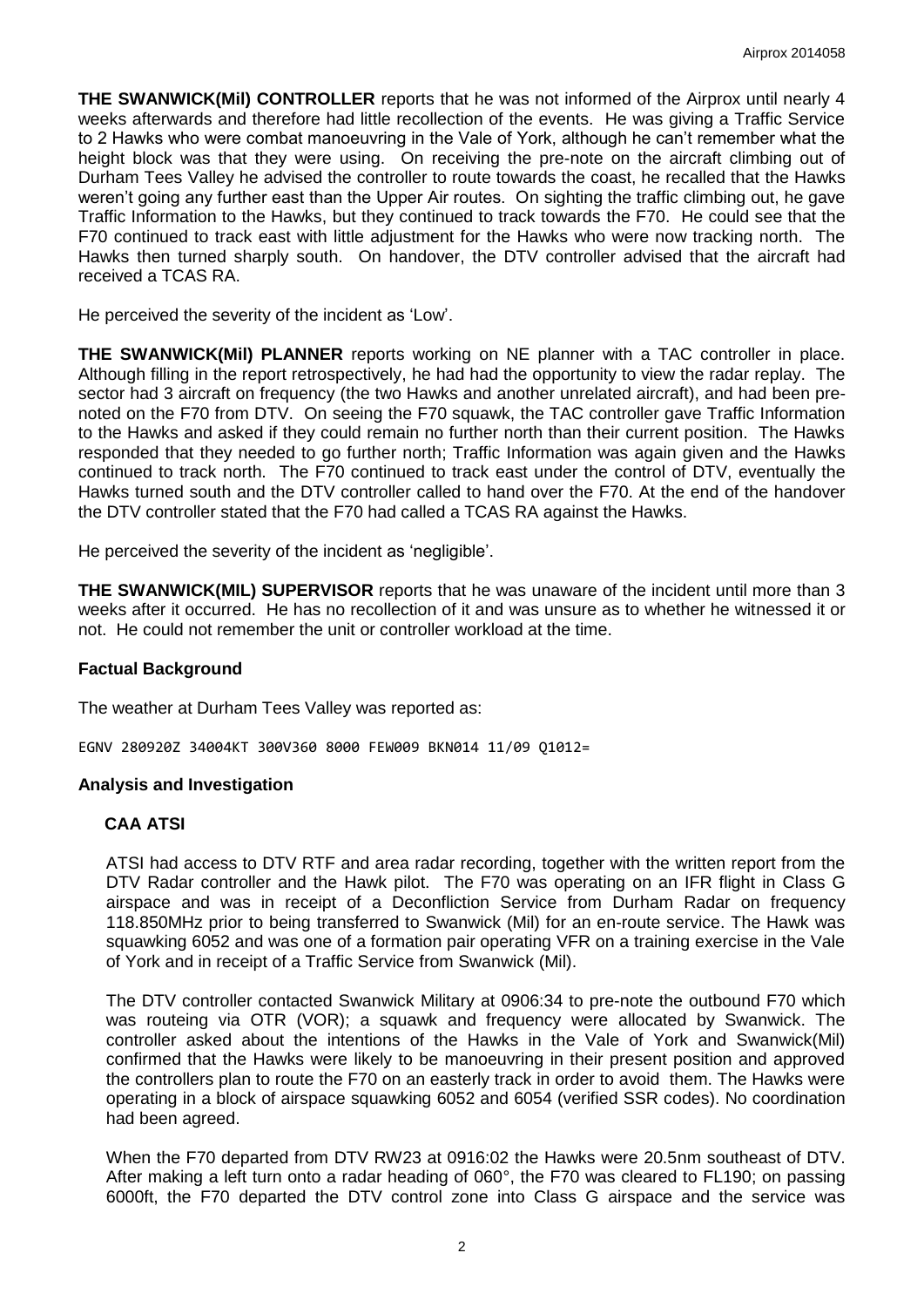changed to a Deconfliction Service. At this point the Hawks were established on a southerly track 18.3nm south-southeast of the F70 and the controller instructed the F70 to turn onto an easterly track. The Hawks then turned onto a northerly track and the controller's written report indicated that he had considered a heading change but thought it best to allow the F70 to continue the climb to get above the Hawks. At 0920:02 the Hawks were in the F70's two o'clock at a range of 9.2nm - Figure 1.



Figure 1 – Swanwick MRT at 0920:02

The controller passed traffic information to the F70 regarding the Hawks, *"(F70)c/s two fast jets right eight o'clo correction now four* [0920:10] *o'clock range of seven miles tracking to pass behind you Flight Level one two zero maintaining"*. The F70 pilot acknowledged, *"That is copied er on TCAS (F70)c/s"* and the controller added, *"The present heading is the best one to avoid"* and the F70 pilot replied *"Thank you"*. [Note – the Hawks were actually in the F70's two o'clock]

At 0920:32 the lateral distance had reduced to 5.3nm and the vertical distance to 700ft with the F70 climbing (Figure 2).



Figure 2 – Swanwick MRT at 0920:32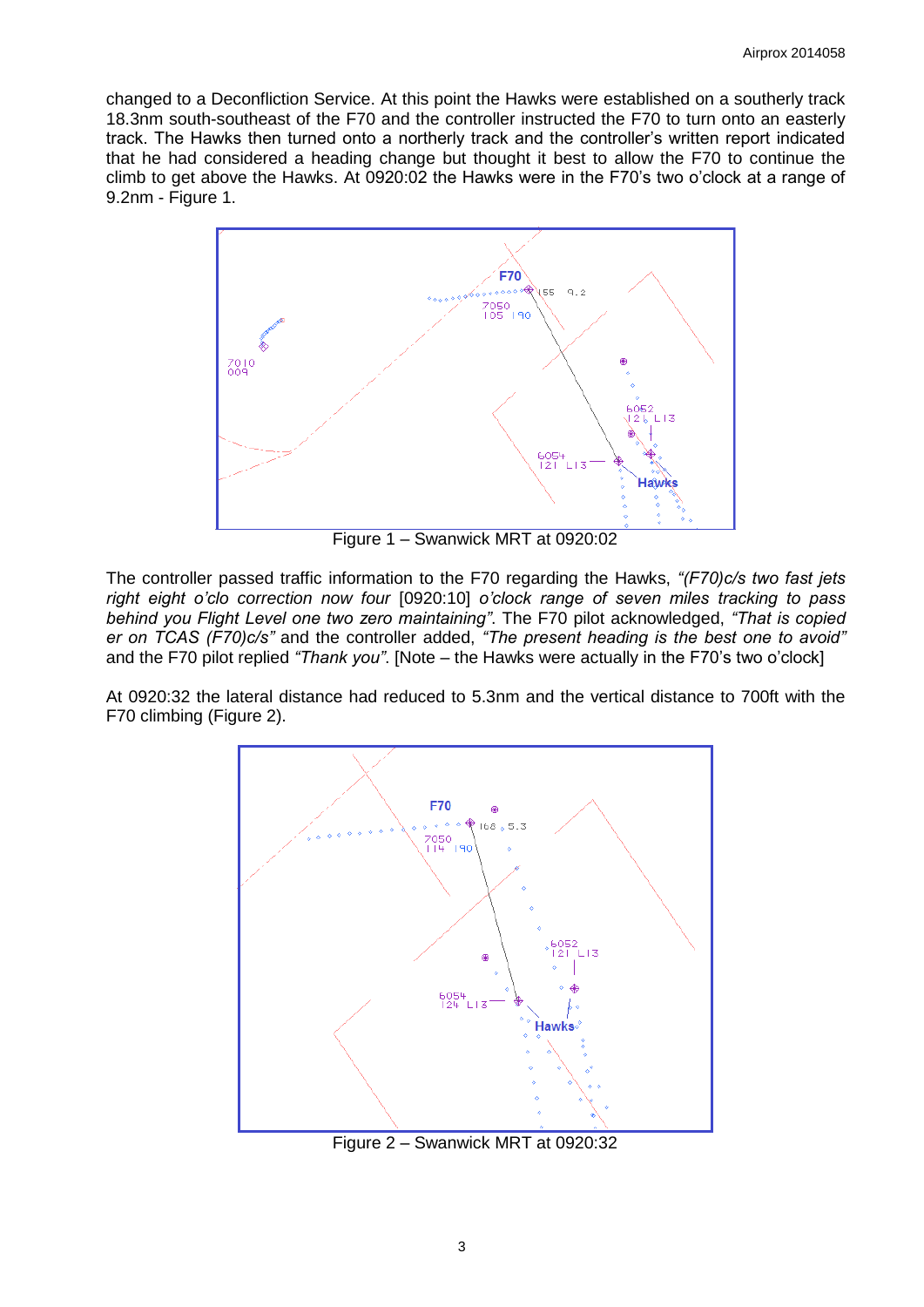At 0920:50 the F70 pilot advised, *"(F70)c/s TCAS RA"* and the controller responded, *"(F70)c/s roger report clear".* The Hawk squawking 6052 was in the F70's 2 o'clock at a range of 3.6nm and 400ft above – Figure 3.



Figure 3 – Swanwick MRT at 0920:50

At 0920:58 the Hawks were in the F70's 3 o'clock position at a range of 3.1nm (CPA) in a left turn. The lead Hawk was 400ft above and the following Hawk 400ft below the F70 – Figure 4.



Figure 4 – Swanwick MRT at 0920:58

At 0921:01 the F70 pilot reported, *"er they switched off the TCAS er now clear of conflict".* The controller replied, *"(F70)c/s roger they have started manoeuvring three miles er south of you present continue present heading"*. The F70 pilot acknowledged, *"Wilco"*.

The aircraft continued to diverge and at 0921:40 the F70 was given a right turn onto a radar heading of 120° before being transferred to Swanwick(Mil).

The controller had informed Swanwick(Mil) of his plan to avoid the Hawks in receipt of a Traffic Service and the controller had an expectation that the Hawks would remain clear. However there had been no coordination and the intentions of the Hawks operating in a block of airspace were unknown. The F70 was in receipt of a Deconfliction Service where the deconfliction minima against uncoordinated traffic was 5nm laterally and 3000ft vertically. When the controller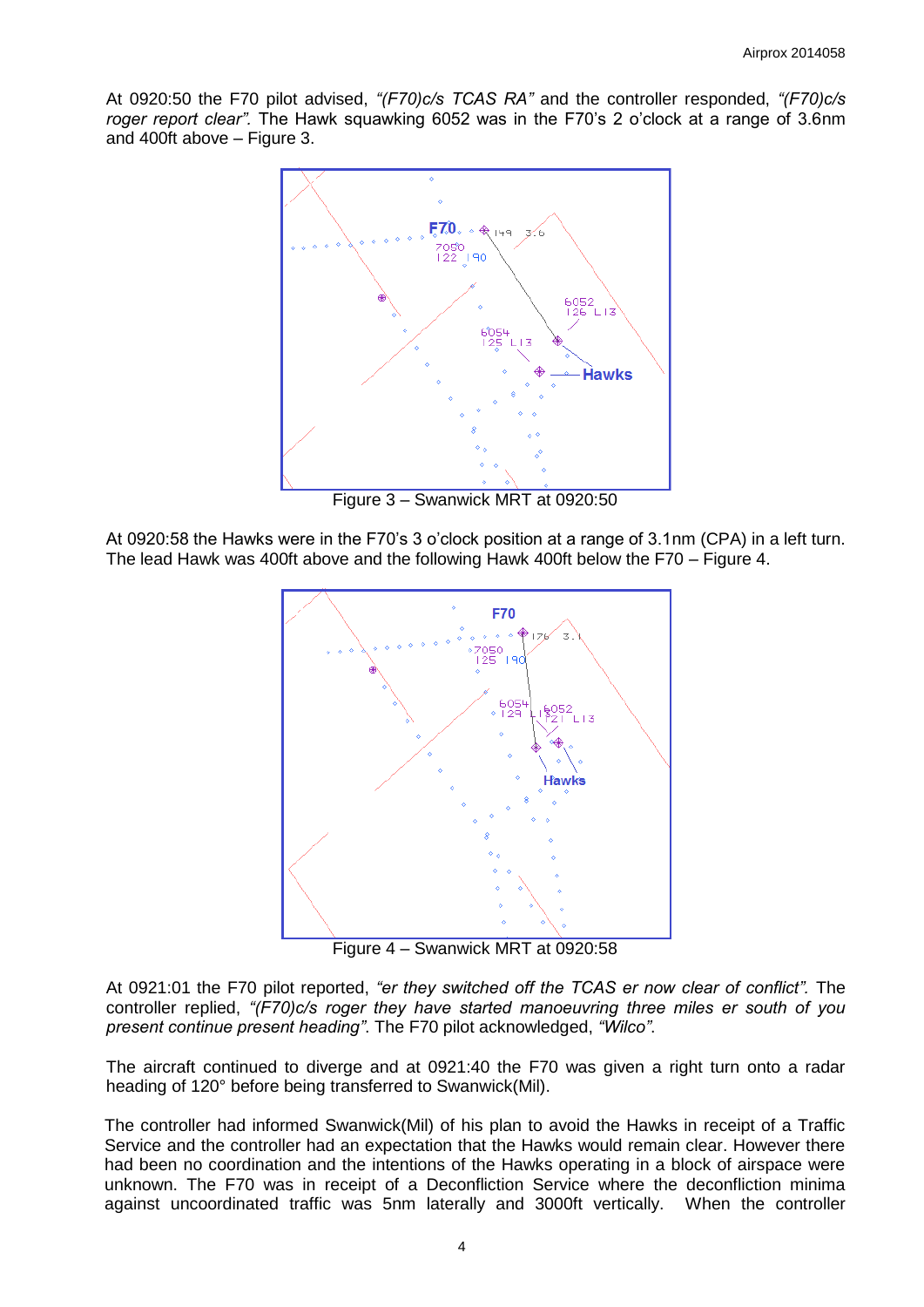observed the Hawks northbound he judged that a heading change for the F70 would have had little effect and judged it better to allow the F70 to climb above the Hawks. The separation eroded to less than that required, and a TCAS RA resulted. The recorded minima was 3.1nm and 400ft.

### **Military ATM**

All heights/altitudes quoted are based upon SSR Mode C from the radar replay unless otherwise stated. The Swanwick(Mil) tactical controller was informed of the Airprox four weeks after the incident and recollection of events was minimal. As the Swanwick(Mil) planner was not aware of an Airprox at the time of the incident, the occurrence report was completed retrospectively, with the use of the radar replay.

The controller recalled providing a service to a pair of Hawks in the Vale of York and receiving a prenote of the F70 from DTV. At the time, a service was being provided to two Hawks, a Typhoon routing northbound and the pre-noted F70. The Durham Tees controller was advised to route the F70 towards the coast in order to deconflict with the Hawk profile, but, although the Swanwick(Mil) controller advised the Hawks of the outbound F70, they continued their transit towards it. As the F70 was being handed to Swanwick(Mil) the controller was informed of a TCAS RA. The perceived severity of the incident was graded as 'negligible' and the unit and controller workload was assessed as 'low'.

The Durham Tees Approach controller recalled being given a departure heading of 060° for the F70, in order to avoid the Hawks. As the F70 was passing 6000ft in the climb, the Hawks were approximately 20nm to the southeast of EGVN and heading away from the F70; a heading of 090° was passed to the F70. The Hawks then turned onto a northerly track and started to converge with the F70. The DTV controller considered lateral separation but, because the F70 was climbing through a similar level to the Hawks, it was decided to continue the climb. Traffic Information was passed at 7nm and the F70 pilot replied with a TCAS contact. When the Hawks were at approximately 3nm and the same level, the F70 pilot reported a TCAS RA. Once clear of the RA and confliction, the Approach controller handed the F70 to LATCC(Mil). Because the F70 had been pre-noted to LATCC(Mil), the Durham Tees controller had expected the Hawks to keep a reasonable distance.

As per Figure 5, at 0919:45, the Swanwick(Mil) controller transmitted, , "[Hawk C/S] *can you manoeuvre no further north than your current position for civil traffic outbound from Durham Tees Valley?"* The Hawk pilot responded with*,* "*I'd like to manoeuvre north for the next two mike, then we will track south.*"



Figure 5: Aircraft geometry at 0919:45 (F70 squawking 7050; Hawks squawking CPTURE).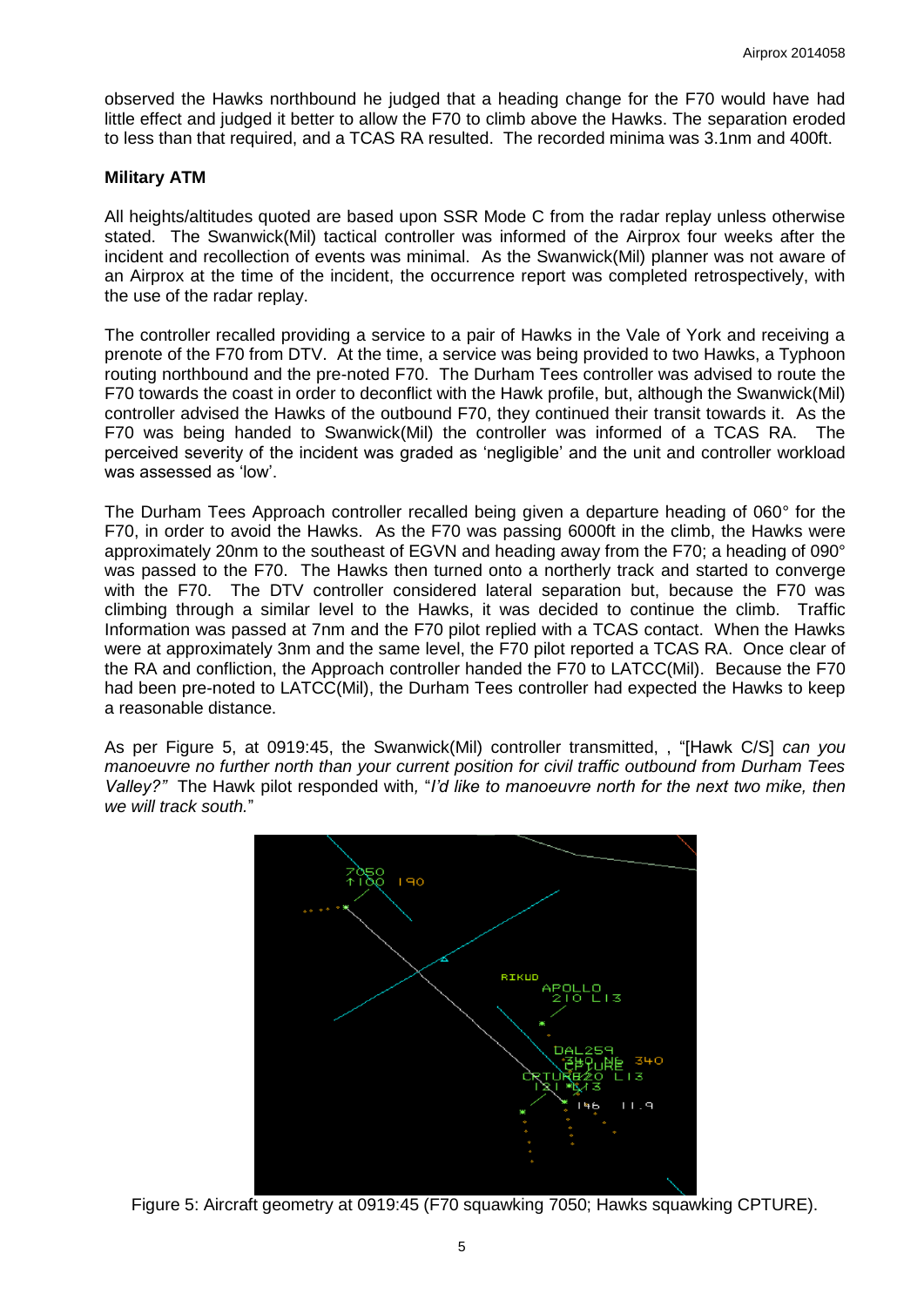The controller added at 0919:56, as per Figure 6, "*the traffic's north eight miles, tracking east, indicating FL 105*." At 0920:36, the pilot responded with, "*Copied. We're shortly manoeuvring south*."



Figure 6: Traffic Information at 0919:56.

As per Figure 7, at 0920:36, the controller updated the Traffic Information with, "[Hawk C/S]*, traffic north, five miles, tracking east, indicating FL120."* 



Figure 7: Traffic Information at 0920:36.

At 0921:01, as per Figure 8, the F70 indicates at FL125 climbing with 2.7nm separation on the Hawk at FL121 and at 0921:05, the radar replay shows the F70 descending to FL124 with 2.6nm lateral separation.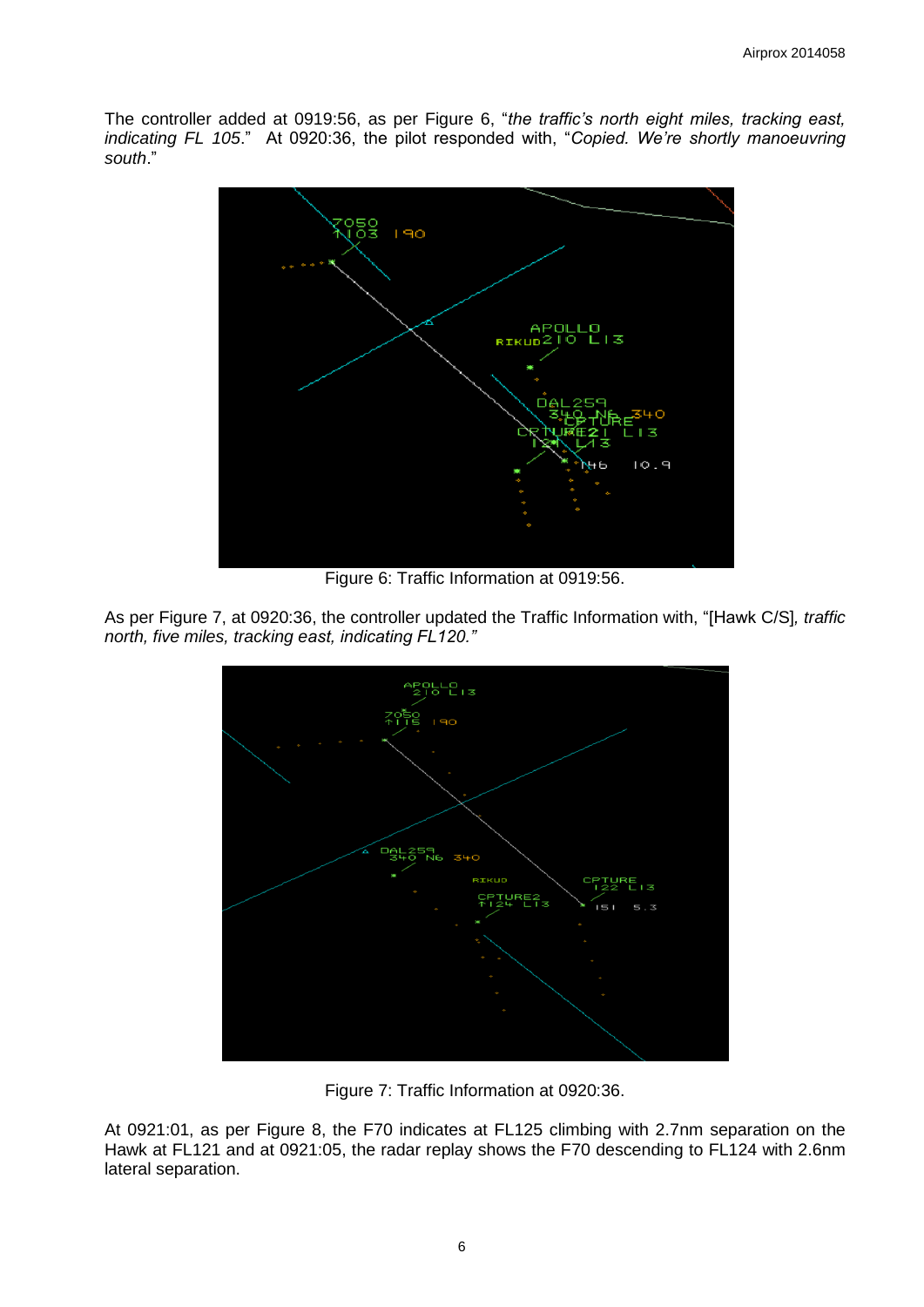

Figure 8: Closest Point of Approach at 0921:01.

At 0922:11, the controller transmitted, "[Hawk C/S] *can you manoeuvre no further east than your current position for civil traffic shortly working us?*" The pilot replied that he was proceeding south.

Radar-derived Traffic Information worked as a barrier because both controllers provided information to alert the crews. Lookout was not as effective as a barrier due to the aircraft profiles, the range of the Airprox at approximately 2.6nm, the fact that the F70 had the pair in its 4 o'clock position, and the Hawks being engaged in high-energy formation manoeuvres. ACAS was not fitted to the Hawks, but the F70 had a TCAS TA followed by an RA. All aircraft were in Class G airspace and were under appropriate types of service.

# **UKAB Secretariat**

All pilots involved were responsible for collision avoidance<sup>1</sup>; even though the F70 was receiving a Deconfliction Service, ultimately the avoidance of other traffic still rests with the pilot<sup>2</sup>. Furthermore, the F70 pilot was required to give way to traffic on his right<sup>3</sup>, which, after receiving his TCAS RA, he did.

# **Comments**

# **HQ Air Command**

Both aircraft involved in this Airprox were operating in Class G airspace but under differing ATS. However, the dynamic nature of the Hawk air exercise (air-ex) does not appear to have been fully understood by the DTV controller who, having initially given the F70 a heading to keep it clear of the Hawks, chose to rely on the F70 out-climbing the Hawks. Furthermore, the TI passed to the F70 by the DTV controller (stating that the Hawks were tracking to pass behind the Fokker at a steady altitude) may have led the F70 pilot to believe that the situation was more benign than was the case. Air Combat Manoeuvring involves rapid changes of heading and height, and also necessitates an area clear of cloud. It is unclear whether or not the Hawks were repositioning to the north for weather but, in any case, the nature of the air-ex would normally mean that deconfliction by height alone is likely to be short-lived so lateral separation should continue to be applied where possible.

 $\overline{a}$ Rules of the Air 2007 (as amended), Rule 8, Avoiding Collisions

<sup>2</sup> CAP 774, Chapter 4, Deconfliction Service

 $3$  Rules of the Air 2007 (as amended), Rule 9, Converging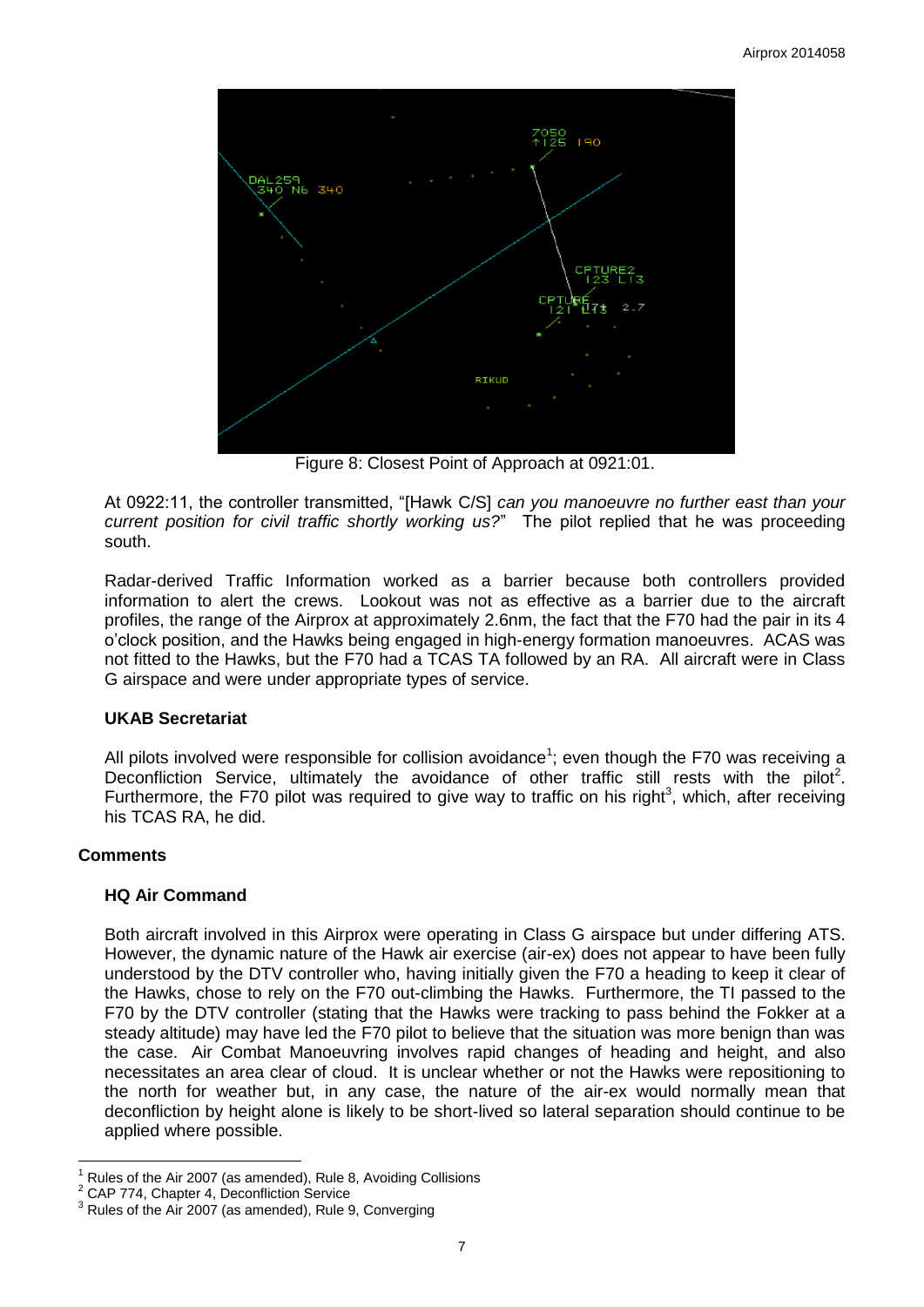### **Summary**

 $\overline{\phantom{a}}$ 

The Airprox occurred at 0920, 15.8nm to the east of Durham Tees Valley Airport, between a F70 and a formation of Hawks, in Class G airspace. The F70 was receiving a Deconfliction Service from Durham Tees Valley and did not receive any avoiding action, but did receive Traffic Information and a TCAS RA. The Hawks were receiving a Traffic Service from Swanwick(Mil) and also received Traffic Information.

### **PART B: SUMMARY OF THE BOARD'S DISCUSSIONS**

Information available included reports from the pilots of both aircraft, transcripts of the relevant RT frequencies, radar photographs/video recordings, reports from the air traffic controllers involved and reports from the appropriate ATC and operating authorities.

The Board first considered the actions of the DTV controller. Although he was in a difficult position in trying to avoid fast-jets who were manoeuvring, the Board agreed that once the Hawks had turned back onto north after he had turned the F70 onto an easterly heading he should have re-assessed the plan and given an avoiding action turn; at the very least, a turn to the left would likely have prevented the TCAS RA. Some members of the Board opined that, in addition, had he called the Swanwick(Mil) controller for an early handover of the F70 they may have been more pro-active in helping him to achieve coordination.

Whilst acknowledging that the F70 was entitled to be in Class G airspace, some Board members wondered whether, as a CAT aircraft, he would have been better served by using controlled airspace and accepting a longer routing. That said, others confirmed that this was a standard routing out of DTV, and that the pilot and his operating authority should be well aware of his responsibilities for collision avoidance under a Deconfliction Service.

The Board was disappointed that the Swanwick(Mil) controllers had not made written reports at the time of the incident; Board members opined that, having been told on the handover that the F70 had received a TCAS RA, they should reasonably have expected that such reports were necessary. The Board felt that whilst they discharged their duty for their own aircraft, the Swanwick controllers could have done more to help the DTV controller, particularly given that the F70 was to be handed over to them eventually.

Similarly, the Board was disappointed that the Hawks pilots had not been notified of the Airprox earlier and could therefore not remember the incident. Although as a result it could now not be known what had caused them to maintain a northerly track towards another aircraft (of which they had been given Traffic Information), it was felt that they had probably exacerbated the situation by firstly not giving due consideration to the needs of other airspace users, and secondly giving scant assistance to the controllers who were trying to sequence their activities. In particular, by flying directly towards the F70's beam at the same level they appeared to demonstrate poor awareness of the effect that their flight vector would have on TCAS-equipped aircraft; even though they subsequently turned away, the vector had been enough to set off the F70's TCAS RA. As with previous Airprox involving fast-jets and TCAS-equipped aircraft, the Board wondered whether the military fast-jet fraternity had sufficient awareness of the impact of such vectoring. Although precise speeds are not known for this event, as Figure 9 below illustrates<sup>4</sup> (with the F70 positioned at the origin), in the height block FL100-200, TAs will be generated by an interloper at ranges approaching 7nm on the beam, whilst RAs will be generated within 4nm.<sup>5</sup>

<sup>4</sup> Diagram is an unofficial representation of TCAS response which is derived from UKAB analysis.

<sup>5</sup> At representative speeds of 360kts TAS for the F70 (who was flying at 270kts IAS) and 420kts TAS for the Hawks.